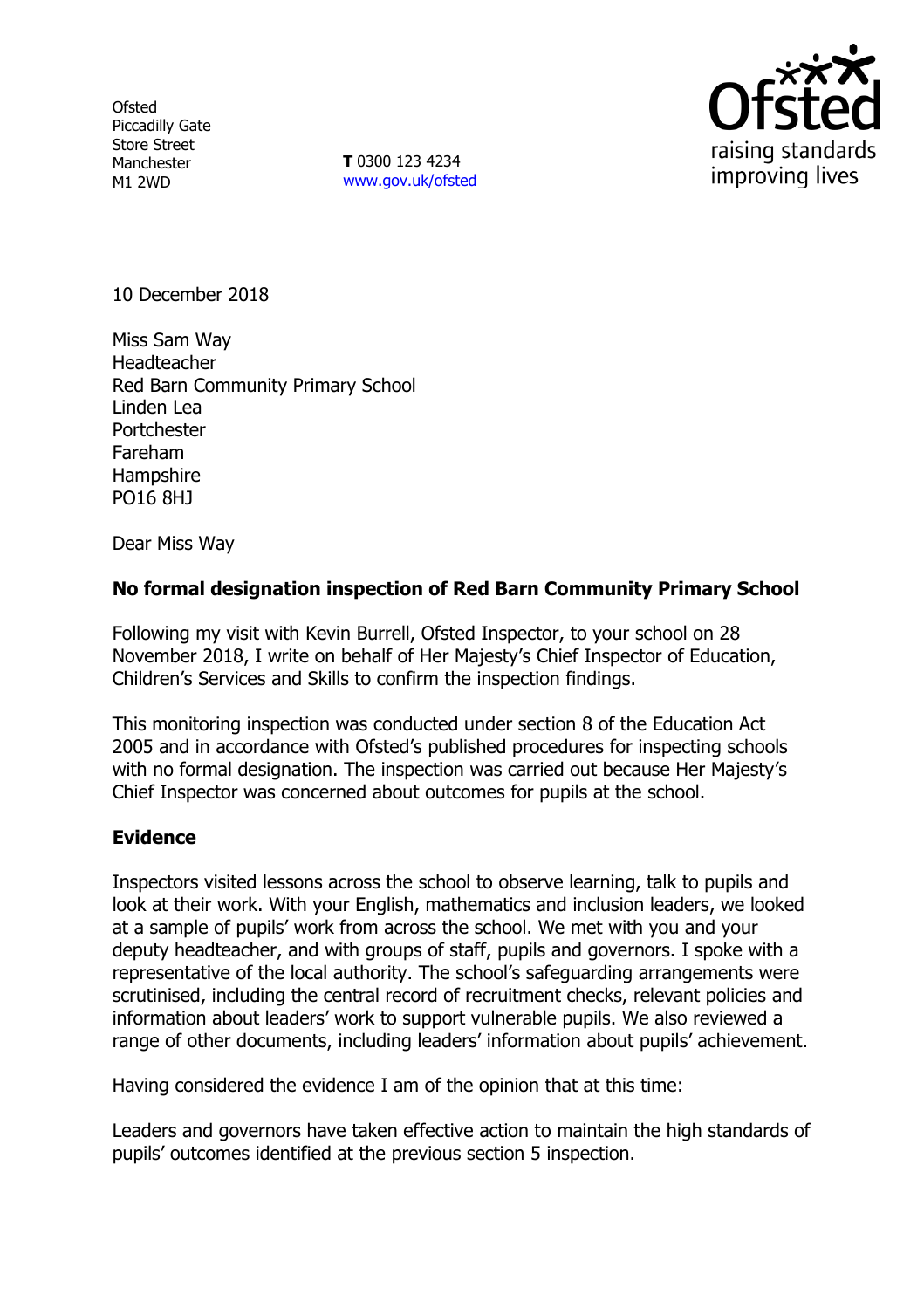

# **Context**

Red Barn is an average-sized maintained primary school, with 239 pupils on the roll. There is one class in each year group, except for Year 3 which currently has two classes. Most pupils are of White British origin and very few are believed to speak English as an additional language. Just under a fifth of pupils are eligible for free school meals, which is slightly below average. The proportion of pupils with special educational needs and/or disabilities (SEND) is similar to other schools.

Since the last inspection, in March 2012, the previous headteacher has left the school. You and your deputy headteacher then took up your posts, having previously been assistant headteachers at the school. Most staff have been at the school throughout that time, although two newly qualified teachers joined the school in September 2018. The chair of governors remains the same, but three governors have recently left, and three new ones have been appointed.

## **Inspection findings**

You and your deputy headteacher have sustained and built on the school's previous numerous strengths. Your shared vision is deeply rooted in the belief of investing in pupils' long-term academic and holistic development, from when they join the school in Reception to when they leave at the end of Year 6. Staff and governors subscribe fully to this goal, approaching their work with passion and dedication. Consequently, an ethos of high aspirations and expectations is palpable across the school and enables pupils to thrive.

Pupils' love of learning is highly apparent. This serves them well in making effective use of their time in school. As a result, they make very strong progress by the end of key stage 2, from their below-average starting points in early years. Alongside their academic attainment, they acquire the skills, attributes and confidence that ensure they are very well prepared for their move to secondary school.

Children are at the heart of the school and its work. Leaders promote a strong safeguarding culture, supported effectively by useful policies, systems and processes. Leaders' checks on adults working in school are rigorous and thorough, and their records are organised and clear. Staff are highly knowledgeable about their responsibilities to keep pupils safe, because of the detailed training they receive. Any concerns that arise about pupils are acted on quickly, with leaders seeking advice and support from experts beyond the school in a timely way. As a result, pupils feel very safe and well supported by the adults that work with them in school. Pupils are encouraged to play their part in the school's safeguarding work, through their roles as 'safety leaders'. This raises their awareness of potential risks and how to overcome them, as well as providing extremely useful opportunities for them to take responsibility for aspects of their school community.

When children join the school in early years, they typically have lower-than-average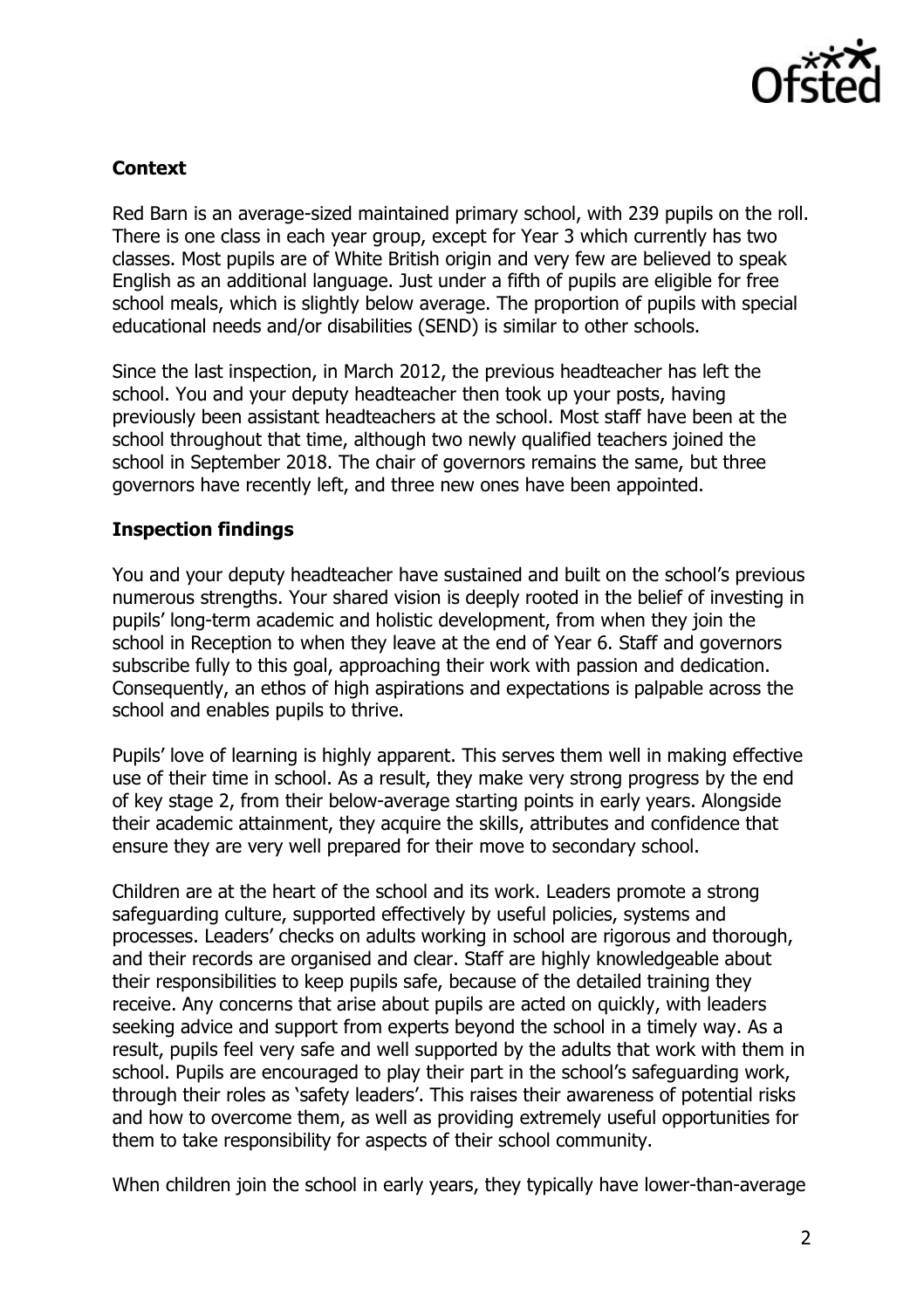

starting points. In particular, more than half have standards of reading and writing that are below what might be expected for their age. Leaders look forensically and in detail at what risks impeding children's learning, using what they discover to adjust the curriculum. They shape learning activities carefully to build on children's interests and develop their vocabulary, reading and writing. As a result, children make very strong progress over the course of early years. The proportion achieving a good level of development by the end of Reception is above national figures and increasing over time. Similarly, the percentage who achieve at least the expected standard in reading, writing and mathematics is above the national average. This demonstrates that children are very well prepared for key stage 1 learning.

Published performance information suggests standards in phonics have been a relative weakness in the recent past. While the proportion of pupils reaching the expected standard in the phonics screening check by the end of Year 1 has increased steadily over the past three years, it remains below the national average. However, this represents very good progress for pupils who joined the school in early years with limited language development. Leaders have taken thoughtful and effective action to raise standards in this aspect of the school's work. They orchestrate phonics provision carefully across early years and key stage 1, making best use of teachers' and teaching assistants' wide repertoire of skills. Learning activities are matched precisely to pupils' needs and prior learning, enabling them to make very strong progress, particularly over the course of Year 1. Those who do not achieve the standard are supported very well for as long as it takes until their reading skills become secure. Leaders encourage pupils, with opportunities to read at every turn. Pupils demonstrated this love of reading during the inspection, when inspectors saw pupils curled up and reading in the library, oblivious to the hustle and bustle around them. Even those who find reading difficult persevere, with support, and make sustained progress as a result.

Pupils' outcomes by the end of key stage 2 remain consistently high. The proportions of pupils who attain at least the expected standard in reading, writing and mathematics are well above the national average. Similarly large proportions of pupils reach a higher standard of learning in these subjects. This represents very good progress, particularly across key stage 2. Pupils' learning across the wider curriculum is equally strong. For example, during the inspection, Year 4 were investigating how gases behave. Well-established learning routines and highly effective questioning were enabling pupils to use their prior learning well to test out their hypotheses. Throughout our visit, inspectors noted teachers using opportunities very well to explore learning beyond the specific focus of the lesson, in order to deepen pupils' wider understanding. This promotes pupils' thoughtfulness and motivation to learn about the world around them.

Outcomes by the end of key stage 1 are more variable over time. For example, in 2018, pupils' attainment by the end of Year 2 was lower than in the past, and was below the national average. In comparison, pupils' key stage 1 attainment in 2017 was above national figures. A number of factors contribute to this variation,